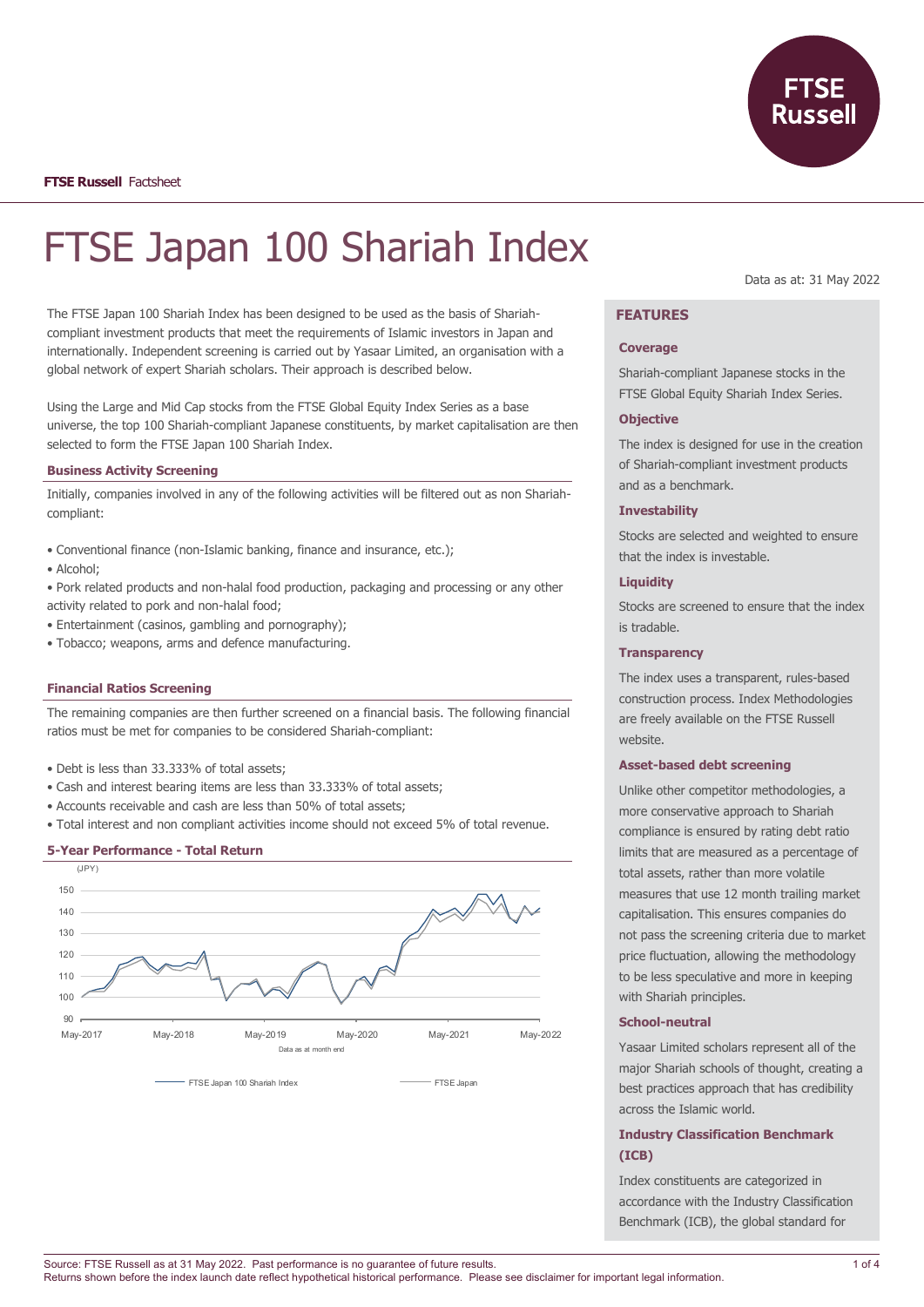# **Performance and Volatility - Total Return**

| Index (JPY)                  | <b>Return %</b> |        |        |     |      | Return pa %* |                            | Volatility %** |      |               |      |
|------------------------------|-----------------|--------|--------|-----|------|--------------|----------------------------|----------------|------|---------------|------|
|                              |                 | 6M     |        |     |      |              | <b>YTD</b> 12M 3YR 5YR 3YR | 5YR            |      | $1YR$ 3YR 5YR |      |
| FTSE Japan 100 Shariah Index | 5.2             | $-0.9$ | $-4.2$ | 1.3 | 41.2 | 42.2         | 12.2                       | 7.3            | 19.1 | 19.6          | 15.3 |
| FTSE Japan                   | 3.0             | 0.7    |        | 1.9 | 38.4 | 40.3         | 11.4                       | 7.0            | 17.0 | 18.8          | 14.8 |

\* Compound annual returns measured over 3 and 5 years respectively \*\* Volatility – 1YR based on 12 months daily data. 3YR based on weekly data (Wednesday to Wednesday). 5YR based on monthly data

#### **Year-on-Year Performance - Total Return**

| Index % (JPY)                | 2012 | 2013 | 2014 |      | 2015 2016 | 2017 | 2018    | 2019 | 2020 | 2021 |
|------------------------------|------|------|------|------|-----------|------|---------|------|------|------|
| FTSE Japan 100 Shariah Index | 13.5 | 54.8 | 176  | 11.0 | 0.8       | 24.4 | $-16.9$ | 18.1 | 10.6 | 15.2 |
| FTSE Japan                   | 21.5 | 54 8 | 10.3 | 11.5 | $-0.3$    | 21 O | $-15.3$ | 18.3 | 8.9  | 13.2 |

## **Return/Risk Ratio and Drawdown - Total Return**

| Index (JPY)                  | <b>Return/Risk Ratio</b> |     |     |      | Drawdown (%) |         |         |             |
|------------------------------|--------------------------|-----|-----|------|--------------|---------|---------|-------------|
|                              | 1YR                      | 3YR | 5YR | 10YR | 1YR          | 3YR     | 5YR     | <b>10YR</b> |
| FTSE Japan 100 Shariah Index | 0.1                      | 0.6 | 0.5 | 0.9  | $-19.3$      | $-28.5$ | $-31.3$ | $-31.3$     |
| FTSE Japan                   | 0.1                      | 0.6 | 0.5 | 0.8  | $-16.1$      | -28.7   | $-31.3$ | $-31.3$     |

Return/Risk Ratio – based on compound annual returns and volatility in Performance and Volatility table Drawdown - based on daily data

# **Top 10 Constituents**

| <b>Constituent</b>      | <b>ICB Sector</b>                    | Net MCap (JPYm) | Wgt % |
|-------------------------|--------------------------------------|-----------------|-------|
| Tokyo Electron          | Technology Hardware and Equipment    | 8.701.933       | 4.45  |
| <b>KDDI Corp</b>        | Telecommunications Service Providers | 7.417.232       | 3.79  |
| Shin-Etsu Chemical      | Chemicals                            | 7.268.994       | 3.72  |
| SoftBank Group          | Telecommunications Service Providers | 7.082.692       | 3.62  |
| <b>Recruit Holdings</b> | <b>Industrial Support Services</b>   | 6,748,022       | 3.45  |
| Hitachi                 | Electronic and Electrical Equipment  | 6.216.494       | 3.18  |
| Takeda Pharmaceutical   | Pharmaceuticals and Biotechnology    | 5,665,753       | 2.90  |
| Daikin Industries       | <b>Construction and Materials</b>    | 5,477,642       | 2.80  |
| Mitsubishi Corp         | General Industrials                  |                 | 2.71  |
| Mitsui & Co             | <b>Industrial Support Services</b>   | 5,082,094       | 2.60  |
| <b>Totals</b>           |                                      | 64,960,542      | 33.23 |

# **INFORMATION**

#### **Index Universe**

Shariah-compliant stocks within the FTSE Japan Index (Large and Mid Cap)

# **Index Launch**

30 July 2007

# **Base Date**

29 September 2003

**Base Value**

1000

# **Investability Screen**

Actual free float applied and liquidity screened

#### **Index Calculation**

Real time (calculated every 15 seconds) and end-of-day indices available.

# **End-of-Day-Distribution**

Via FTP and email

# **Review Dates**

Quarterly in March, June, September, December

#### **Currency**

Yen and USD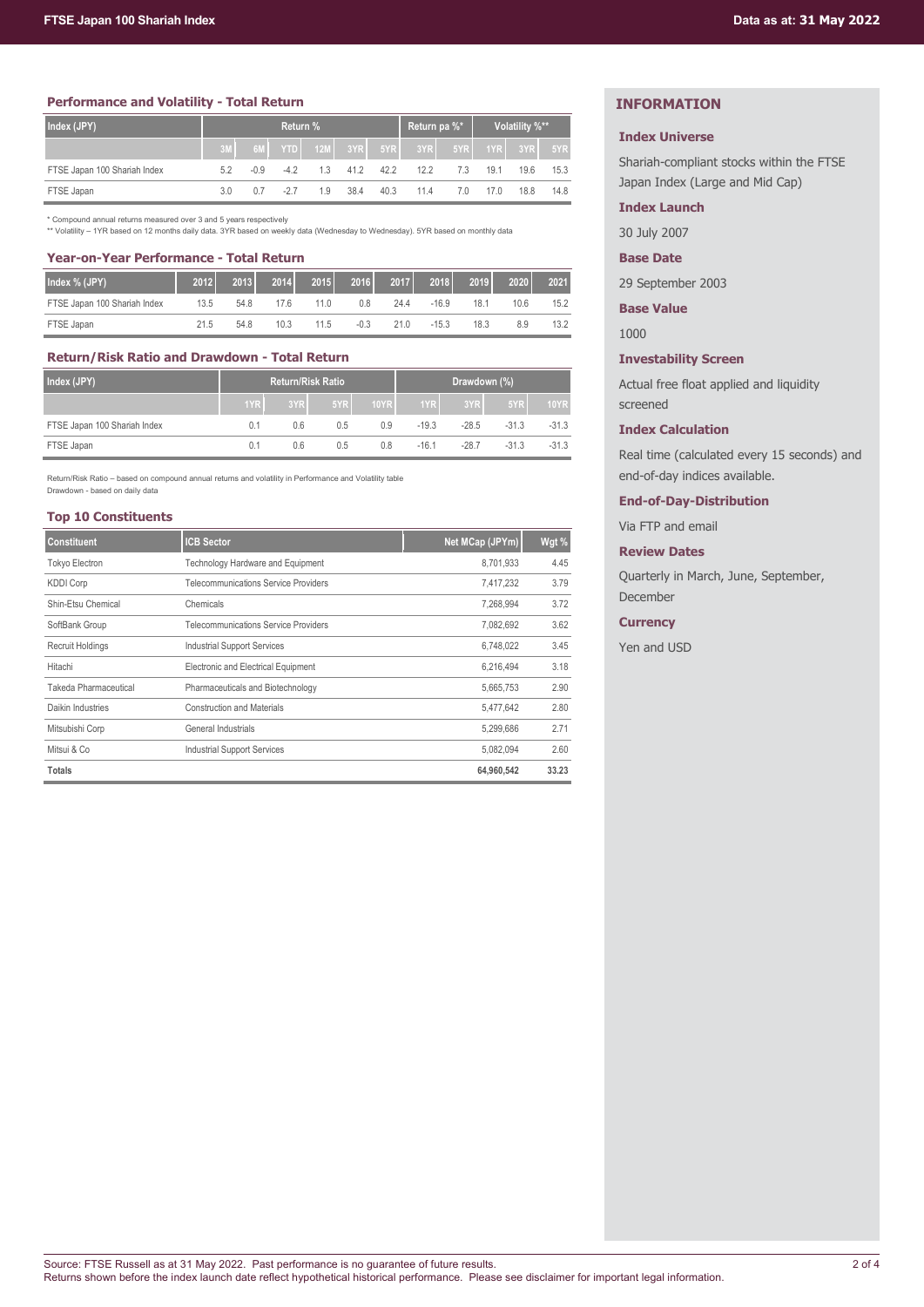# **ICB Supersector Breakdown**

|                |                                                 |                | FTSE Japan 100 Shariah Index |        | <b>FTSE Japan</b> |                 |        |  |  |
|----------------|-------------------------------------------------|----------------|------------------------------|--------|-------------------|-----------------|--------|--|--|
| <b>CB Code</b> | <b>ICB Supersector</b>                          | No. of<br>Cons | <b>Net MCap (JPYm)</b>       | Wgt %  | No. of<br>Cons    | Net MCap (JPYm) | Wgt %  |  |  |
| 1010           | Technology                                      | 18             | 40.310.051                   | 20.62  | 58                | 57,113,584      | 11.67  |  |  |
| 1510           | Telecommunications                              | 3              | 19,163,199                   | 9.80   | $\overline{7}$    | 23,821,084      | 4.87   |  |  |
| 2010           | <b>Health Care</b>                              | 9              | 23,573,392                   | 12.06  | 36                | 43.821.776      | 8.95   |  |  |
| 3010           | <b>Banks</b>                                    | $\overline{a}$ |                              |        | 21                | 24.528.962      | 5.01   |  |  |
| 3020           | <b>Financial Services</b>                       |                |                              |        | 14                | 8,896,750       | 1.82   |  |  |
| 3030           | Insurance                                       | ÷,             |                              |        | $\overline{7}$    | 14.441.044      | 2.95   |  |  |
| 3510           | <b>Real Estate</b>                              | ÷,             |                              |        | 34                | 19.962.842      | 4.08   |  |  |
| 4010           | Automobiles and Parts                           | $\overline{7}$ | 12,655,698                   | 6.47   | 25                | 48,760,835      | 9.96   |  |  |
| 4020           | <b>Consumer Products and Services</b>           | $\overline{7}$ | 9.236.890                    | 4.72   | 34                | 43,171,723      | 8.82   |  |  |
| 4030           | Media                                           | 1              | 916.435                      | 0.47   | 8                 | 2.343.591       | 0.48   |  |  |
| 4040           | <b>Retailers</b>                                | $\overline{2}$ | 1,410,667                    | 0.72   | 18                | 13,138,932      | 2.68   |  |  |
| 4050           | <b>Travel and Leisure</b>                       | 1              | 341.736                      | 0.17   | 13                | 6,829,304       | 1.40   |  |  |
| 4510           | Food Beverage and Tobacco                       | 3              | 2,381,123                    | 1.22   | 29                | 16,044,073      | 3.28   |  |  |
| 4520           | Personal Care Drug and Grocery<br><b>Stores</b> | $\overline{2}$ | 2,661,958                    | 1.36   | 19                | 9,741,910       | 1.99   |  |  |
| 5010           | <b>Construction and Materials</b>               | 5              | 7.982.357                    | 4.08   | 21                | 12.019.964      | 2.46   |  |  |
| 5020           | Industrial Goods and Services                   | 27             | 52,075,509                   | 26.64  | 103               | 107,338,193     | 21.93  |  |  |
| 5510           | <b>Basic Resources</b>                          | 3              | 3.521.037                    | 1.80   | 13                | 6.339.218       | 1.30   |  |  |
| 5520           | Chemicals                                       | $\overline{7}$ | 13.436.944                   | 6.87   | 30                | 20.428.558      | 4.17   |  |  |
| 6010           | Energy                                          | 3              | 3,827,628                    | 1.96   | $\overline{4}$    | 4,103,611       | 0.84   |  |  |
| 6510           | <b>Utilities</b>                                | $\overline{2}$ | 2.008.784                    | 1.03   | 13                | 6,600,869       | 1.35   |  |  |
| <b>Totals</b>  |                                                 | 100            | 195,503,406                  | 100.00 | 507               | 489,446,823     | 100.00 |  |  |

# **Index Characteristics**

| <b>Attributes</b>                 | FTSE Japan 100 Shariah Index | <b>FTSE Japan</b> |
|-----------------------------------|------------------------------|-------------------|
| Number of constituents            | 100                          | 507               |
| Net MCap (JPYm)                   | 195,503,406                  | 489,446,823       |
| Dividend Yield %                  | 2.36                         | 2.65              |
| Constituent Sizes (Net MCap JPYm) |                              |                   |
| Average                           | 1,955,034                    | 965,378           |
| Largest                           | 8,701,933                    | 25,782,835        |
| Smallest                          | 205,829                      | 31,097            |
| Median                            | 1,283,929                    | 360,936           |
| Weight of Largest Constituent (%) | 4.45                         | 5.27              |
| Top 10 Holdings (% Index MCap)    | 33.23                        | 20.97             |